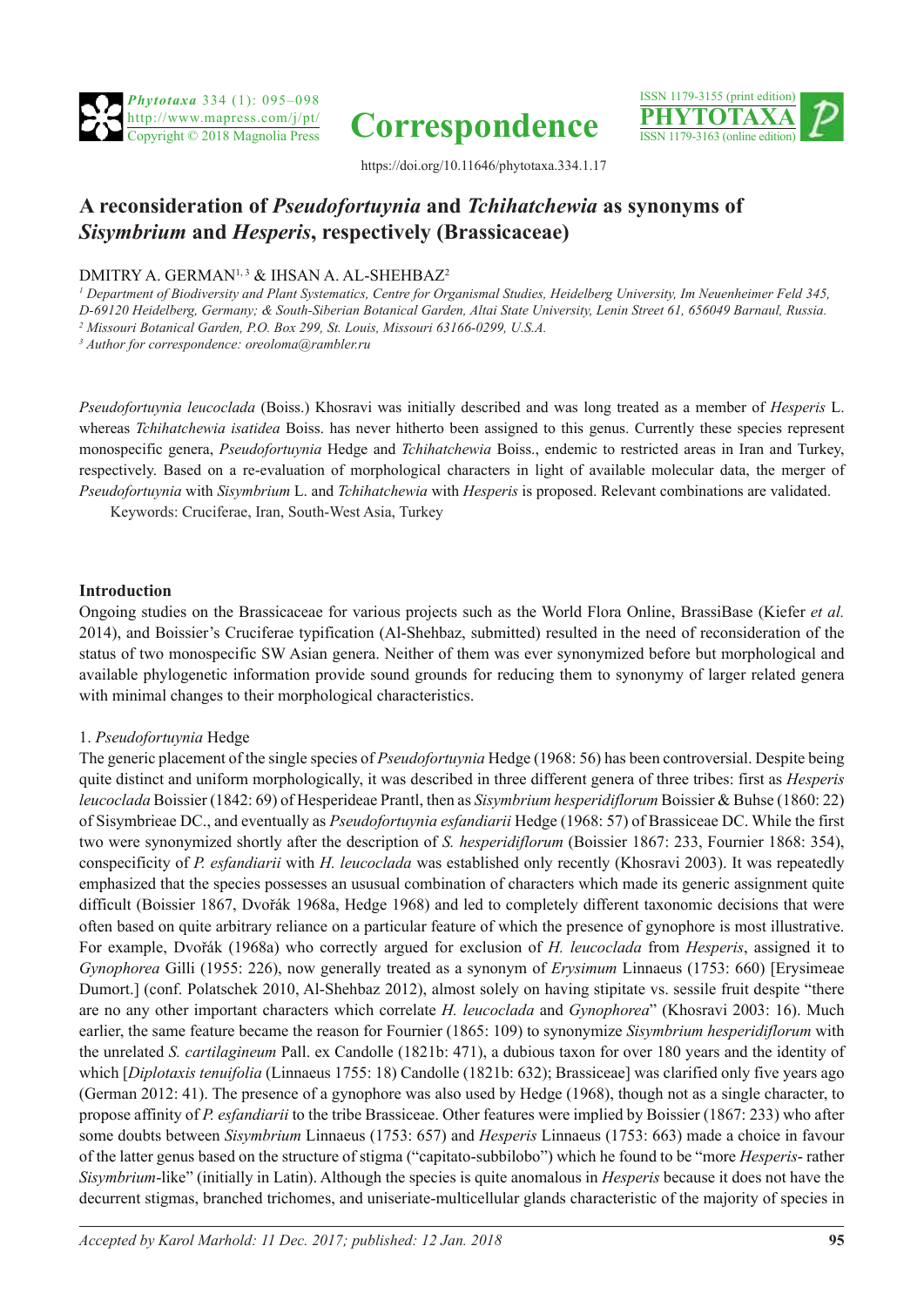the genus, initial generic placement of Boissier (1842: 69) was followed most often and till rather recent time (e.g., Dvořák 1968b, Zohary *et al.* 1980).

On the other hand, as demonstrated by Khosravi (2003) based on of a thorough morphological study combined with molecular analysis of chloroplast DNA, and by our closer examination of the type collections of *H. leucoclada* and *P. esfandiarii*, the species reveals unambiguous affinity to *Sisymbrium*. In fact, the above-mentioned difficulty of many authors to properly assign the species finds its explanation in the unique combination of large, purple flowers, which superficially resemble those of many species of *Hesperis* or members of some Brassiceae genera such as *Fortuynia* Shuttelw. ex Boissier (1841: 379) and *Moricandia* Candolle (1821a: 243), with the rest of characters (runcinate leaves, 3-veined fruit valves, 2-lobed and non-decurrent stigmas, etc.; surveyd by Khosravi l.c.) typical for *Sisymbrium* but not for any of the above-mentioned genera. Presence of the gynophore also contributes to this "strange" character combination. However, the taxonomic value of the gynophore is not always high; as examplified by *Gynophorea*, it may not stand even at the species level, and it is also not always developed in specimens of *P. leucoclada*. As for the petal colour, despite most representatives of *Sisymbrium* are yellow- or, less often, white-flowered, pinkish to lilac petals are known in two SW Asian species, *S. aculeolatum* Boissier (1842: 75) and *S. afghanicum* Gilli (1955: 228) (Warwick *et al.* 2006). Hence, there are no morphological features supporting *Pseudofortuynia* as a genus distinct from *Sisymbrium*. A subsequenly published ITS-based phylogeny (Warwick *et al.* 2010) further confirmes this approach. Noteworthy, except for the flower colour, the discussed species is especially resembles the Turanian *Sisymbrium subspinescens* Bunge (1847: 151), a fact noticed by Boissier & Buhse (l.c.) and by V.P. Botschantzev who annotated in 1970 a fruiting specimen (LE-01037337) collected in *locus classicus* of *P. esfandiarii* as "whether distinct from *Sisymbrium subspinescens*?" (originally in Russian). One more interesting detail is that Fournier (1868) who agreed with Boissier (1867) on conspecificity of *Hesperis leucoclada* and *Sisymbrium hesperidiflorum*, accepted, in contrast to Boissier, the species in *Sisymbrium*, but he used the later name *S. hesperidiflorum* and failed to publish the necessary combination *S. leucocladum*. This is done here along with formal merger of *Pseudofortuynia* with *Sisymbrium*.

# *Sisymbrium leucocladum* (Boiss.) D.A. German & Al-Shehbaz, *comb. nov.*

- ≡ *Hesperis leucoclada* Boissier (1842: 69) ≡ *Gynophorea leucoclada* (Boiss.) Dvořák (1968a: 111) ≡ *Pseudofortuynia leucoclada* (Boiss.) Khosravi (2003: 20). Described from: "[Aucher-Eloy] N. 4123, Ispahan." Lectotype (designated by Dvořák (1968a: 105; 1968b: 269): IRAN. Ispahan [Isfahan]. *Aucher-Eloy 4123*. W-0050812!; isolectotypes: BM-000522181!, BM-000522182!, G-BOIS-00332220!, G-00446088!, G-00446989!, G-BOIS-00332220!, K-000693872!, KW!, LE-00013085!, P-02272565!, P-02272566!, P-02272567!).
- = *Sisymbrium hesperidiflorum* Boissier & Buhse (1860: 22). Described from: "Im Gebirge von Jesd [Yazd], Thal Derrehgoum, 23 April 1849 (florens et fructiferum). *[Buhse] No 1296*." Type: ?
- Note. No material of *S. hesperidiflorum* was found in G and LE and neither JSTOR not other databases provide any relevant information. The name is treated as conspecific with *S. leucocladum* based on the synonymy proposed by Boissier (1867), the author of both *S. hesperidiflorum* and *H. leucoclada*, and by an analysis of their protologues which fully match each other.
- = *Pseudofortuynia esfandiarii* Hedge (1968: 57). Described from: "Inter Abadeh et Dowlatabad, 1500–2000 m, 26. 4. 1956, *Schmid 5335*, Holotypus W!, Isotypus G." Type: W-19590022415!; isotypes E-00135544!, G-00371875!

## 2. *Tchihatchewia* Boiss.

Family-wide molecular phylogenetic study by Warwick *et al.* (2010) provided strong support for the monophyly of the tribe Hesperideae which included *Hesperis matronalis* Linnaeus (1753: 663), *H. sibirica* Linnaeus (1753: 663), and *Tchihatchewia isatidea* Boiss. (Tchichatscheff 1860: 292). Their results clearly show that the monospecific *Tchihatchewia* is nested within the larger and earlier-published *Hesperis* and, therefore, the two genera ought to be united as done herein, and the species below transferred to the latter genus. The main problem for the failure to do such a transfer in the past was the bizarre fruit morphology of *T. isatidea.* The species has broadly winged, 1- or 2 seeded, latispetate, indehiscent silicles and flattened seeds with accumbent cotyledons (Tchihatcheff 1860, Appel & Al-Shehbaz 2003), whereas species of *Hesperis* are characterized by wingless, predominantly many-seeded, terete to subquadrangular, dehiscent siliques, and plump seeds with incumbent cotyledons (Busch 1939, Tan & Suda 2002). However, fruit morphology in *Hesperis* is quite diverse (Dvořák 1968b, 1972, 1973) and, with a single exception of a fruit being a silicle, all features of *Tchihatchewia* can be found separately or in various combinations in some SW Asian representatives of *Hesperis*. In particular, according to Dvořák's (1973) classification, indehiscent siliques occur in two out of five subgenera including all five species of *H.* subgen. *Diaplictos* (Dvořák 1968b: 271) Dvořák (1973: 267). Clearly latiseptate fruit characterize *H. breviscapa* Boissier (1842: 67), *H. kotschyi* Boissier (1856: 21), and *H. thyrsoidea* Boissier (1867: 234), representing another two subgenera of Dvořák (1973). A tendency of reduction of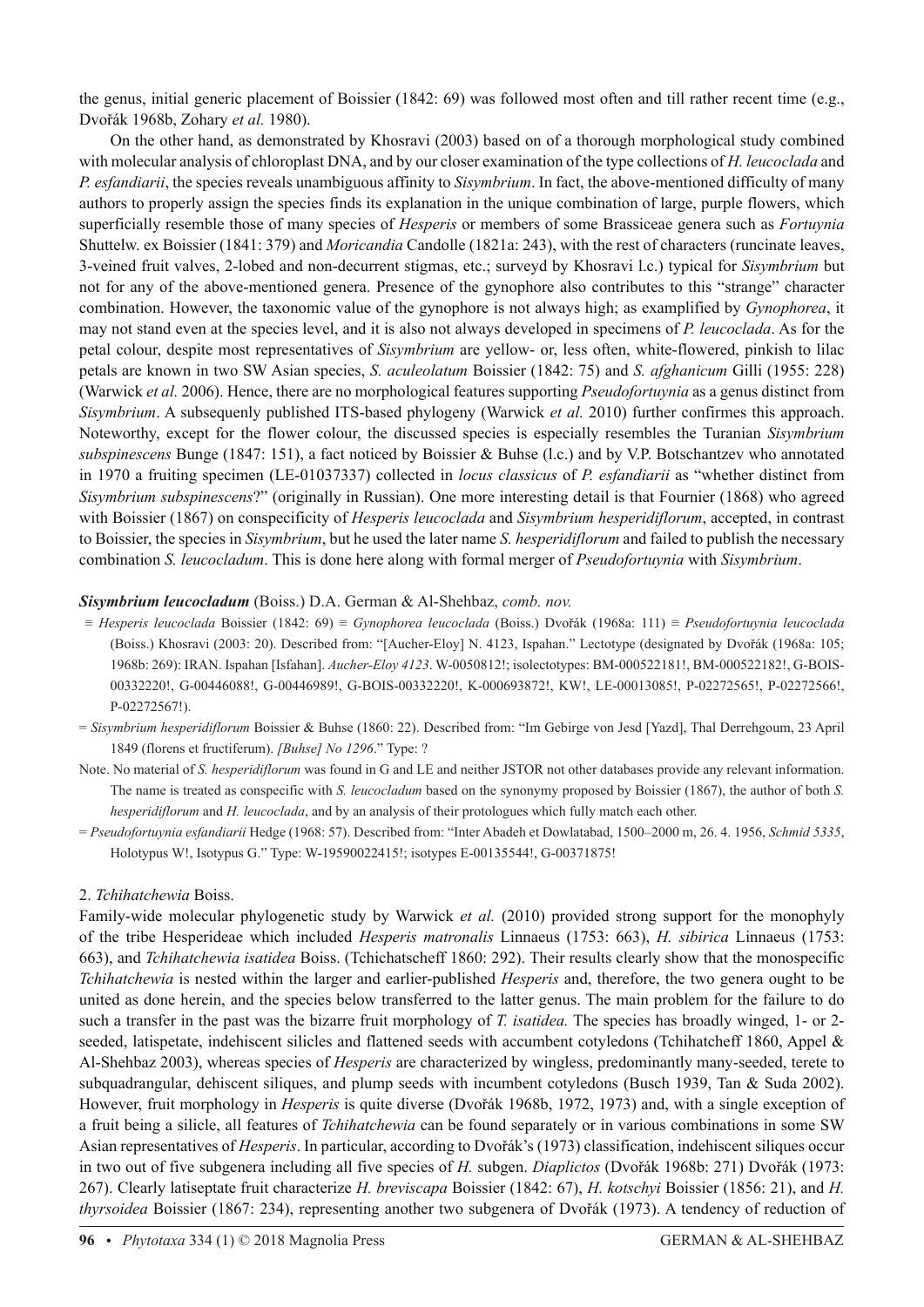the number of seeds is also revealed in *H. breviscapa* and especially in *H. thyrsoidea* having just 3 or 4 seeds per fruit (Boissier 1867) which are visibly compressed. Besides, the latter species is peculiar for its silique being remarkably expanded (as if narrowly winged) around the seeds and twisted at maturity; this is the only representative of *Hesperis* for which accumbent cotyledons are reported (Dvořák 1973). In this and in a number of other species of *Hesperis*, siliques also strongly reflexed just as in *Tchihatchewia*.

Every other morphological aspect of *Tchihatchewia isatidea*, including important diagnostic features such as the indumentum of a mixture of long simple setose and smaller stalked branched trichomes, large fragrant flowers with closed bisaccate calyx and long-unguiculate petals, flattened filaments of inner stamens, deeply bilobed stigmas, non-margined seeds (Schulz 1936, Cullen 1965, Appel & Al-Shehbaz 2003), etc., fits the description of *Hesperis*. Hence, a merger of *Tchihatchewia* with *Hesperis* does not drastically (in fact, only slightly) change the characteristics of the latter genus as it might initially seem. Evolutionary plasticity of the fruit of Brassicaceae is a well-known phenomenon and silicles of *Tchihatchewia* most likely represent recent apomorphy within *Hesperis*, as can be assumed from their structure. Indeed, the wing disregarded, "the fruit [of *T. isatidea*] itself is elongated-elliptic" (Schulz 1936: 482, originally in German), and when mostly developed, 2-seeded, it is even lanceolate-linear and quite reminding somewhat shortened, also gradually tapered upward silique of *H. breviscapa* or *H. kotschyi* with subglobose stigma similar to that of *Tchihatchewia*. Summing up, it is obvious that the single difference between *T. isatidea* and species of *Hesperis* is insignificant to warrant the recognition of the former as independent monospecific genus that evolved within *Hesperis*.

#### *Hesperis isatidea* (Boiss.) D.A. German & Al-Shehbaz, *comb. nov.*

≡ *Tchihatchewia isatidea* Boiss. (Tchichatscheff 1860: 292). Described from: "Armenia: montibus ad septentr. Euphrates vallem circumdantibus, inter pagos Kalaratch et Almalu (ad Orient. Urbis Erzindjan), alt. 1700−2000 m. *T*[*chihatcheff s.n*.]. Lectotype designated here by Al-Shehbaz: [TURKEY, Erzincan], Armenia ad orientum Urbis Erzindjan. Aia minor, OEst. 1858. *M. de Tchihatchef s.n.* (G-BOIS-00332474!; isolectotypes: K-000484469!, P-00835139!).

### **Acknowlegement**

The authors kindly thank curators of the visited herbaria for providing the opportunity to work with specimens. We are grateful to Steve O'Kane and an anonymous reviewer for their helpful comments and suggestions on the manuscript. Support by the United States National Science Foundation (grant DEB-1252905 to Al-Shehbaz) and German Research Foundation (Deutsche Forschungsgemeinschaft, DFG; project KO2302-13/1, 2 to Marcus A. Koch) are also highly appreciated.

#### **References**

- Al-Shehbaz, I.A. (2012) A generic and tribal synopsis of the Brassicaceae (Cruciferae). *Taxon* 61 (5): 931–954. Available from: https:// www.jstor.org/stable/41679341 (accessed 1 January 2018)
- Appel, O. & Al-Shehbaz, I.A. (2003) Cruciferae. *In*: Kubitzki, K. & and Bayer, C. (Eds.) *Families and Genera of Vascular Plants. Vol. 5.*  Springer-Verlag, Berlin & Heidelberg, pp. 75–174.

https://doi.org/10.1007/978-3-662-07255-4\_17

- Boissier, E. (1841) Novarum generum cruciferarum diagnosis, ex plantarum aucherianarum enumeratione excerpta. *Annales des Sciences Naturelles. Botanique. Sér. 2* 16: 378–382.
- Boissier, E. (1842) Plantae aucherianae orientales enumeratae, cum novarum specierum descriptione. *Annales des Sciences Naturelles. Botanique, Sér. 2* 17: 45−90, 150–205, 381–390.
- Boissier, E. (1856) *Diagnoses plantarum Orientalium novarum. Ser. 2, 3 (5).* B. Herrmann, Lipsiae [Leipzig] (Typis Ramboz et Schuchardt, Genève), 118 pp.
- Boissier, E. (1867) *Flora Orientalis. Vol. l.* H. Georg, Basel & Genève, XXXIV + 1017 pp.
- Boissier, E. & Buhse, F. (1860) Aufzaehlung der auf einer Reise durch Transkaukasien und Persien gesammelten Pflanzen. *Nouveaux mémoires de la Société impériale des naturalistes de Moscou* 12: I–LIVII + 1–246.
- Bunge, A.A. (1847) Alexandri Lehmanni Reliquiae botanicae, sive Enumeratio plantarum in itinere per deserta Asiae mediae ab A. Lehmann annis 1839 ad 1842 collectarum. *Arbeiten der Naturforschenden Vereins zu Riga* 1 (2): 115–256.
- Busch, N.A. (1939) *Hesperis* L. Juss. *In*: Komarov, V.L. (Ed.) *Flora SSSR [Flora of USSR]. Vol. 8*. Izdatel'stvo Akademii Nauk SSSR [Publishers of Academy of Sciences of USSR], Moscow & Leningrad, pp. 242–251. [In Russian]